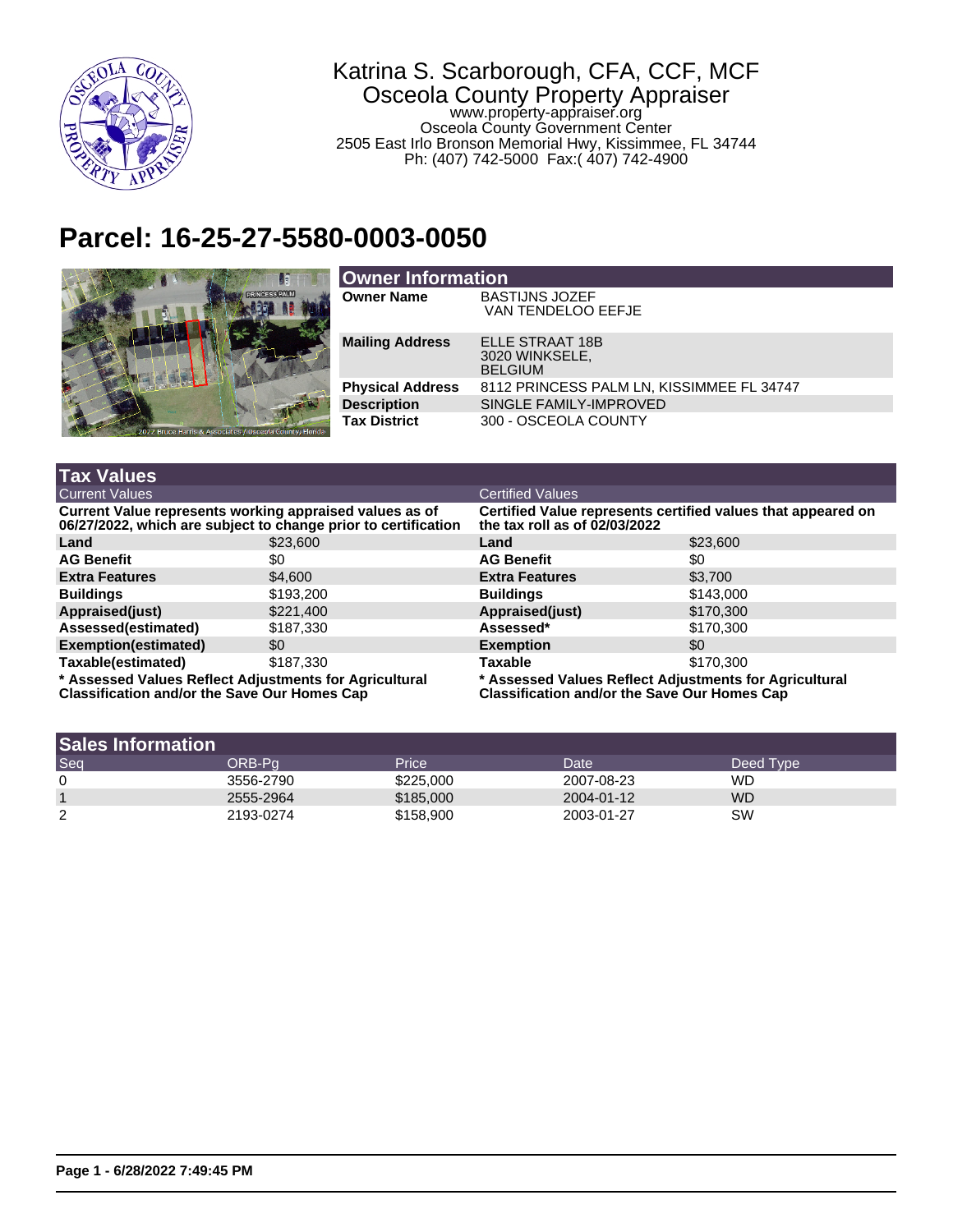| Land Information - Total Acreage: 0.04 |       |       |           |            |
|----------------------------------------|-------|-------|-----------|------------|
| <b>Land Description</b>                | Units | Depth | Land Type | Land Value |
| <b>TOWNHOUSE LOT</b>                   | 1.00  | 0.00  |           | \$23,600   |

| <b>Extra Features</b>                 |       |            |                      |
|---------------------------------------|-------|------------|----------------------|
| <b>Extra Feature</b>                  | Units | Year Built | <b>Feature Value</b> |
| SWIMMING POOL(IN GROUND ONLY) AVERAGE | 110   | 2002       | \$2.728              |
| POOL DECK GOOD                        | 250   | 2002       | \$656                |
| <b>SCREEN ENCLOSURE AVERAGE</b>       | 440   | 2002       | \$572                |
| CONCRETE/CONCRETE BLOCK WALL AVERAGE  | 160   | 2002       | \$560                |

| <b>Building Information</b> |                             |                      |                                                                      |
|-----------------------------|-----------------------------|----------------------|----------------------------------------------------------------------|
| <b>Building 1</b>           |                             |                      |                                                                      |
| <b>Description</b>          | <b>TOWNHOUSE / ROWHOUSE</b> | <b>Bedrooms</b>      | 3                                                                    |
| <b>Year Built</b>           | 2002                        | <b>Bathrooms</b>     | 3                                                                    |
| Value                       | \$193,300                   | <b>Fixtures</b>      |                                                                      |
| <b>Actual Area</b>          | 1464                        | <b>Roof Cover</b>    | 4 COMPOSITE SHINGLE                                                  |
| <b>Heated Area</b>          | 1440                        | <b>Exterior Wall</b> | (0.40) 7 FRAME STUCCO  <br>(0.60) 10 CONCRETE BLOCK<br><b>STUCCO</b> |
| Building 1 subarea          |                             |                      |                                                                      |
| <b>Description</b>          | Code                        | <b>Year Built</b>    | <b>Total Sketched Area</b>                                           |
| UPPER STORY FINISHED        | <b>USF</b>                  | 2002                 | 666                                                                  |
| <b>BASE AREA</b>            | <b>BAS</b>                  | 2002                 | 774                                                                  |
| <b>OPEN PORCH FINISHED</b>  | <b>OPF</b>                  | 2002                 | 24                                                                   |

**Legal Description**

**Legal Description** WINDSOR PALMS TOWNHOMES PHASE 3A PB 14 PGS 105-106 BLK 3 LOT 5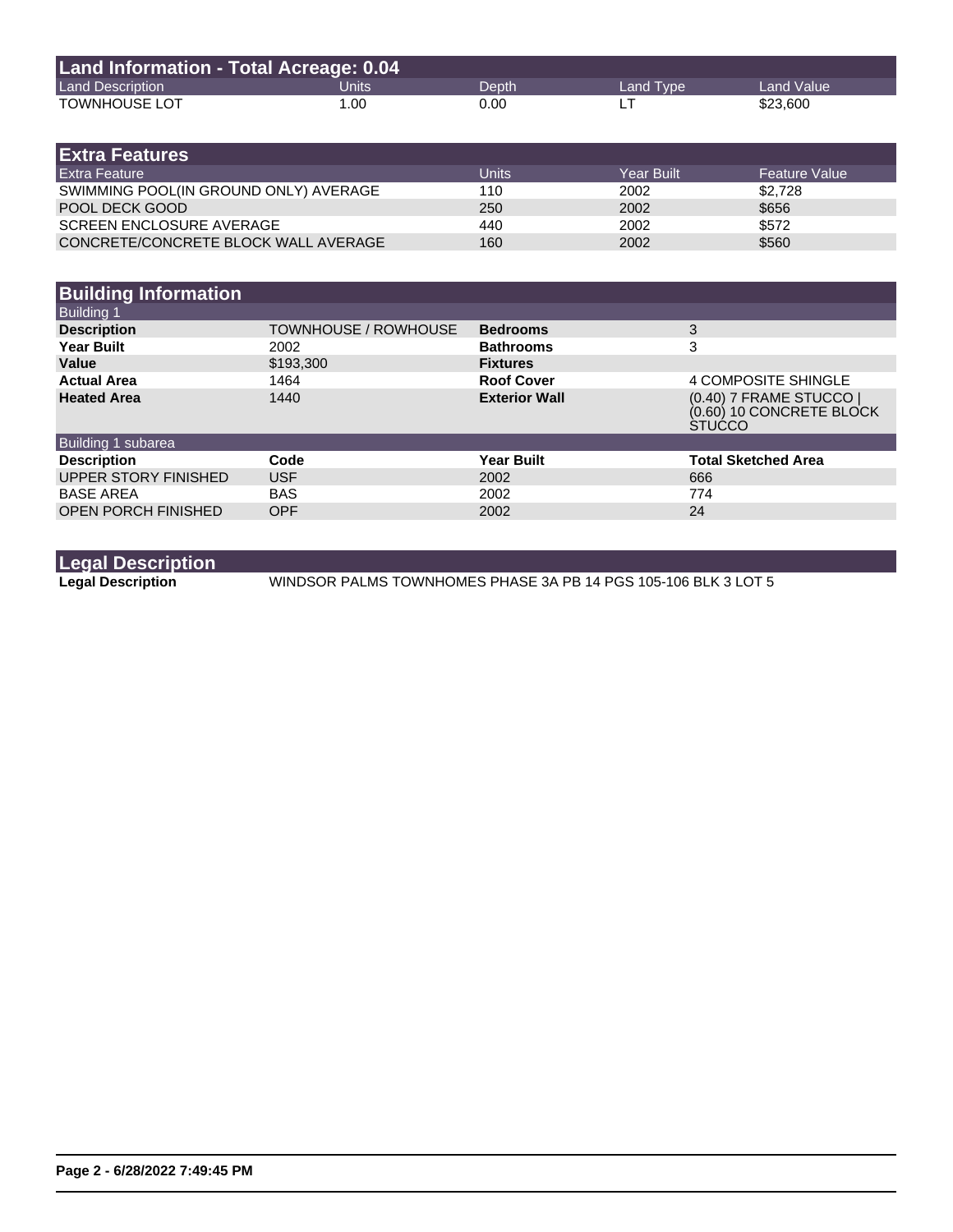## **Building 1 Property Photo**



## 16-25-27-5580-0003-0050 12/07/2007